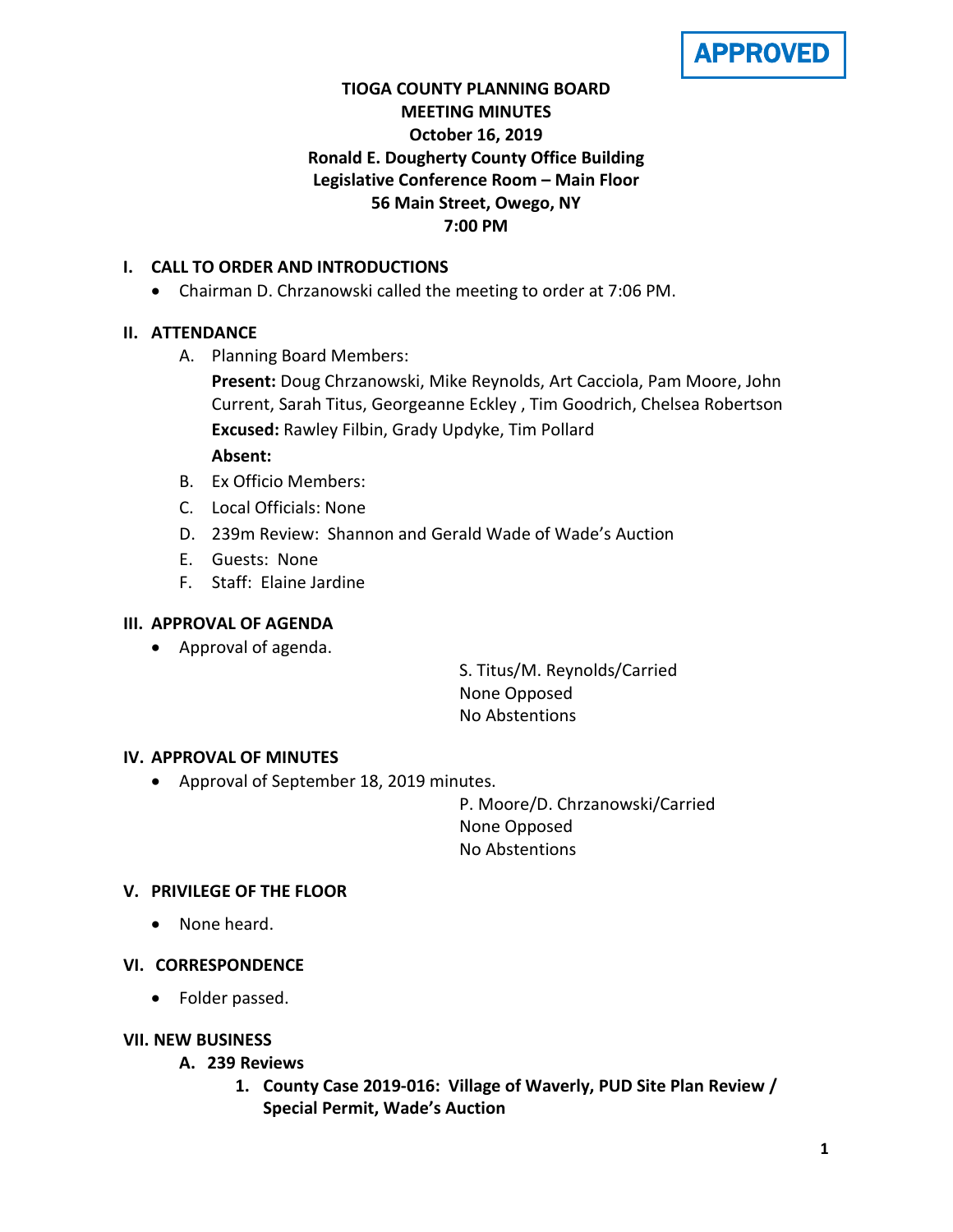

The applicant is requesting site plan review and a special use permit to establish an auction business in this existing 10,331 square foot commercial building at corner of Chemung Street and N Chemung Street. Applicant states that this will be a family-run business, with six family members being the only employees. Hours of operation are planned for Friday through Sunday, 9:00 AM to 10:00 PM, encompassing multiple uses. There will be an auction every Friday evening on the first floor, as well as a flea market with up to 10 vendors on the second floor on Friday, Saturday and Sunday. During the summer months, plans are for vendors to have daily pop-up booths in the open space on the south side of the property.

The applicant plans to utilize the existing kitchen for on-site food service, but until that is operational, a food truck will be used, parked the left side of the building. The applicant is working with the Tioga County Public Health Department on all food service aspects of this business. Applicant states that the size of the pavement area can accommodate up to 72 parking spaces. They also plan to install a 4'x8' banner on the Chemung Street side of the building with the business name and phone number. Having an active use in this building will make the property productive and viable, and more likely for the property to be maintained rather than to decline into disrepair.

Staff recommends approval of the PUD Site Plan Review / Special Permit with the condition that the NYS DOT Region 9 Site Plan Review Committee review and provide comments.

E. Jardine then updated the Board members that NYS DOT Region 9 Site Plan Review Committee had reviewed the proposal and provided comments that the outdoor vendors could not be set up in the NYS DOT right of way, so she would remove that condition from the recommendation.

D. Chrzanowski then commented that applicant should be aware that there should be no parking on the state highway. This could be a problem during auction nights. The applicant should be diligent about this and contact the Waverly Police Department to enforce this if on-street parking occurs during auctions.

**Motion to recommend approval of the PUD Site Plan Review / Special Permit:**

| A. Cacciola/S. Titus/Carried |   |
|------------------------------|---|
| Yes                          | q |
| Νo                           | ŋ |
| Abstention                   | ŋ |

#### **VIII. REPORTS**

#### **A. Local Bits and Pieces**

- 1. Town of Candor A. Cacciola
	- The Candor Fall Festival held last weekend was another big success.
- **2. Town of Nichols**  P. Moore
	- Town Planning Board met again with Lodestar Energy, LLC on the Smith Creek Road solar project. They have hired a new engineer and now the proposal is in much better shape. It will be coming back to the County Planning Board soon for recommendation.

#### **3. Town of Berkshire** – T. Pollard

• Not in attendance.